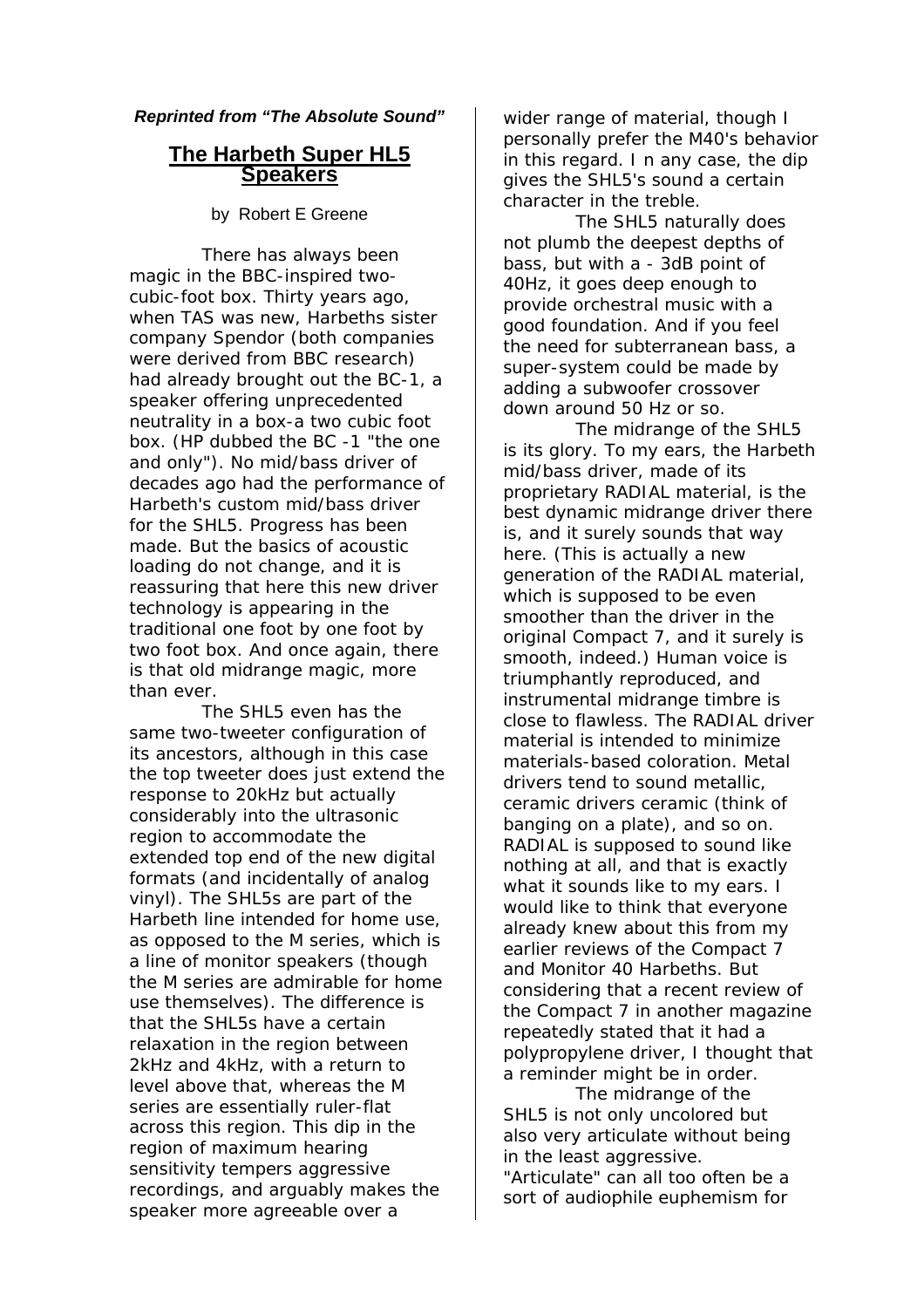forward or even nasty, but not here. The sound is just clean and clear by nature with no price being paid in any excessive bite. And like other speakers, the SHL5 has carefully controlled cabinet radiation and minimized diffraction so that it sounds very unboxy. Properly set up the SHL5 do a superb disappearing act.

If you have never heard a Harbeth/RADIAL speaker, then what I have been saying may sound a bit like audiophile boilerplate: clean, uncolored, unboxy, neutral midrange, blah de blah. But there is a very real difference here from other carefully designed mid-sized box speakers. The SHL5 is itself very well designed in every sense, with Harbeth's usual attention to detail and its flawless quality control. In addition, the SHL5 has something that other, non-Harbeth speakers do not: this remarkable mid/bass driver. No matter how good one's crossover design and how well-made one's cabinet, the sound you hear is ultimately

the sound that the drivers make. And the Harbeth /RADIAL driver makes music all but uniquely well. Harbeth is getting an extensive dealer network in the U.S., and you probably can hear the SHL5 without an excessively long trip. It is well worth the effort. Even if you're not in the market for a speaker of this particular size and price, you ought to listen to it just to explore one direction of the boundaries of the possible. And if you are looking for a middle-sized box speaker, then an audition is doubly indispensable. The SHL5 may look a bit old-fashioned-and, in a sense, it is the continuation of a long and honorable traditionbut what comes out partakes of the old-fashioned not at all in any negative sense. With a good enough mid/bass driver, there is life left in the conventional box two-way. And the driver here is at the top of the heap. The world is full of middle-sized box speakers.

But only Harbeths can sound like this.

## **DISTRIBUTOR INFORMATION : FIDELIS AV (Harbeth USA)**

14 East Broadway (Route 102) **Derry** NH 03038 USA

Phone + 603-437-4769

Fax + 603-437-4769

Email: info@fidelisav.com

Website: www.fidelisav.com